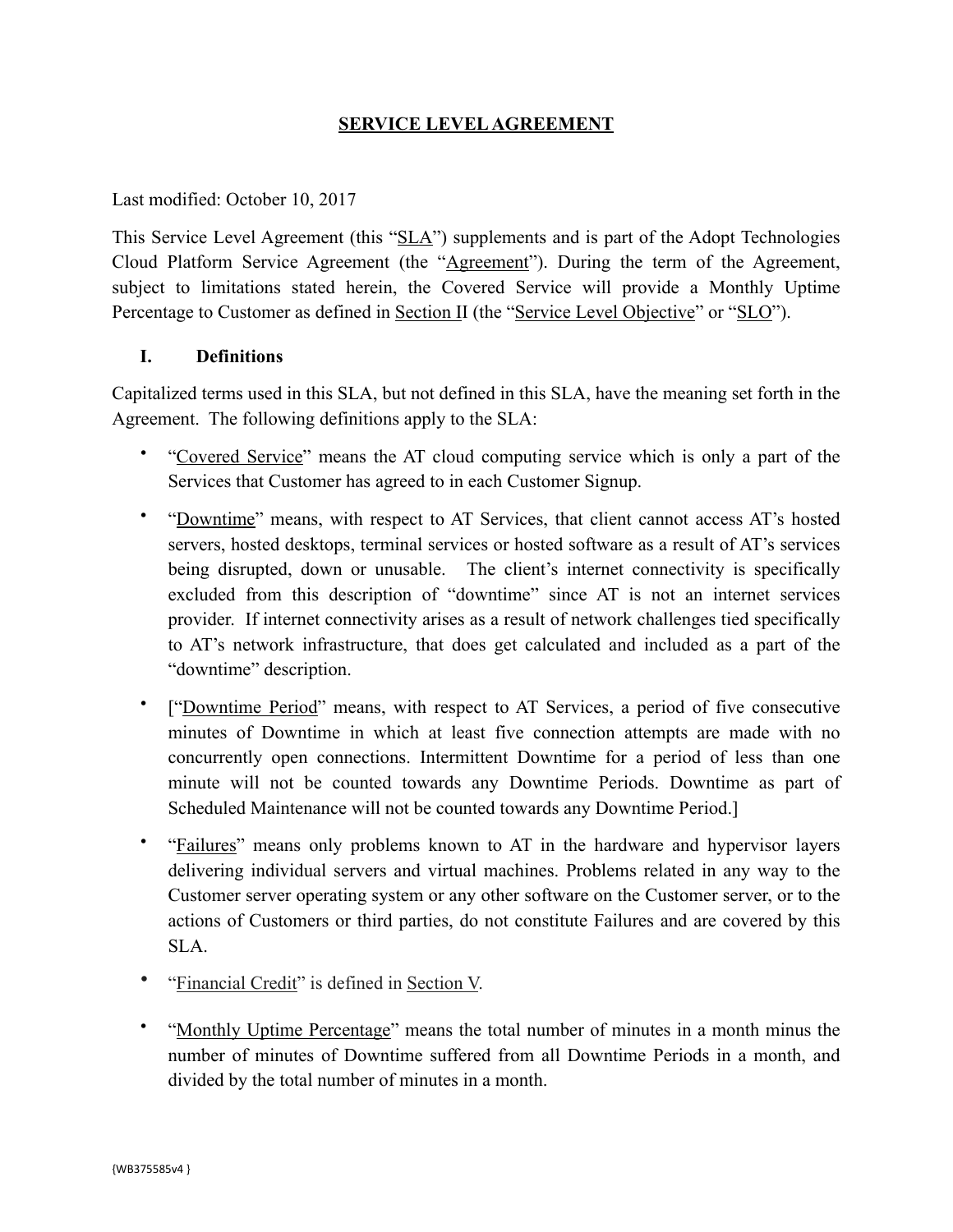- "Scheduled Maintenance" means Downtime Period related to network, hardware, or software maintenance or upgrades. With respect to AT Covered Service, we may provide Customer with a minimum of 24 hours notice prior to performing maintenance.
- "Valid Requests" means requests that conform to the Documentation, and that would normally result in a non-error response.

# **II. Service Level Objective**

AT will meet the following SLO:

| Covered Service    | <b>Monthly Uptime</b><br>Percentage |
|--------------------|-------------------------------------|
| AT cloud computing | $\geq$ 99.9%                        |

## **III. Sole and Exclusive Remedy**

If AT does not meet the SLO, and if Customer meets its obligations under this SLA, Customer will be eligible to receive the following Financial Credits defined in Section V. This SLA states Customer's sole and exclusive remedy for any failure by AT to meet the SLO.

## **IV. Performance Not Guaranteed**

PERFORMANCE OF THE SERVICE IS NOT GUARANTEED, AND NEITHER THIS SLA NOR ANY OTHER PORTION OF THE AGREEMENT PROVIDES CREDITS OR OTHER REMEDIES FOR FAILURES TO MEET THE STANDARDS LISTED IN THE AGREEMENT.

### **V. Financial Credits**

Financial Credits will be determined as follows:

| <b>Monthly Uptime</b><br><b>Percentage</b> | Percentage of monthly bill for Covered Services which does not<br>meet SLA that will be credited to future monthly bills of<br><b>Customer</b> |
|--------------------------------------------|------------------------------------------------------------------------------------------------------------------------------------------------|
| $99.0\% - 99.9\%$                          | $10\%$                                                                                                                                         |
| $95.0\% - 99.0\%$                          | 25%                                                                                                                                            |
| $< 95.0\%$                                 | 50%                                                                                                                                            |

# **VI. Customer Must Request Financial Credit**